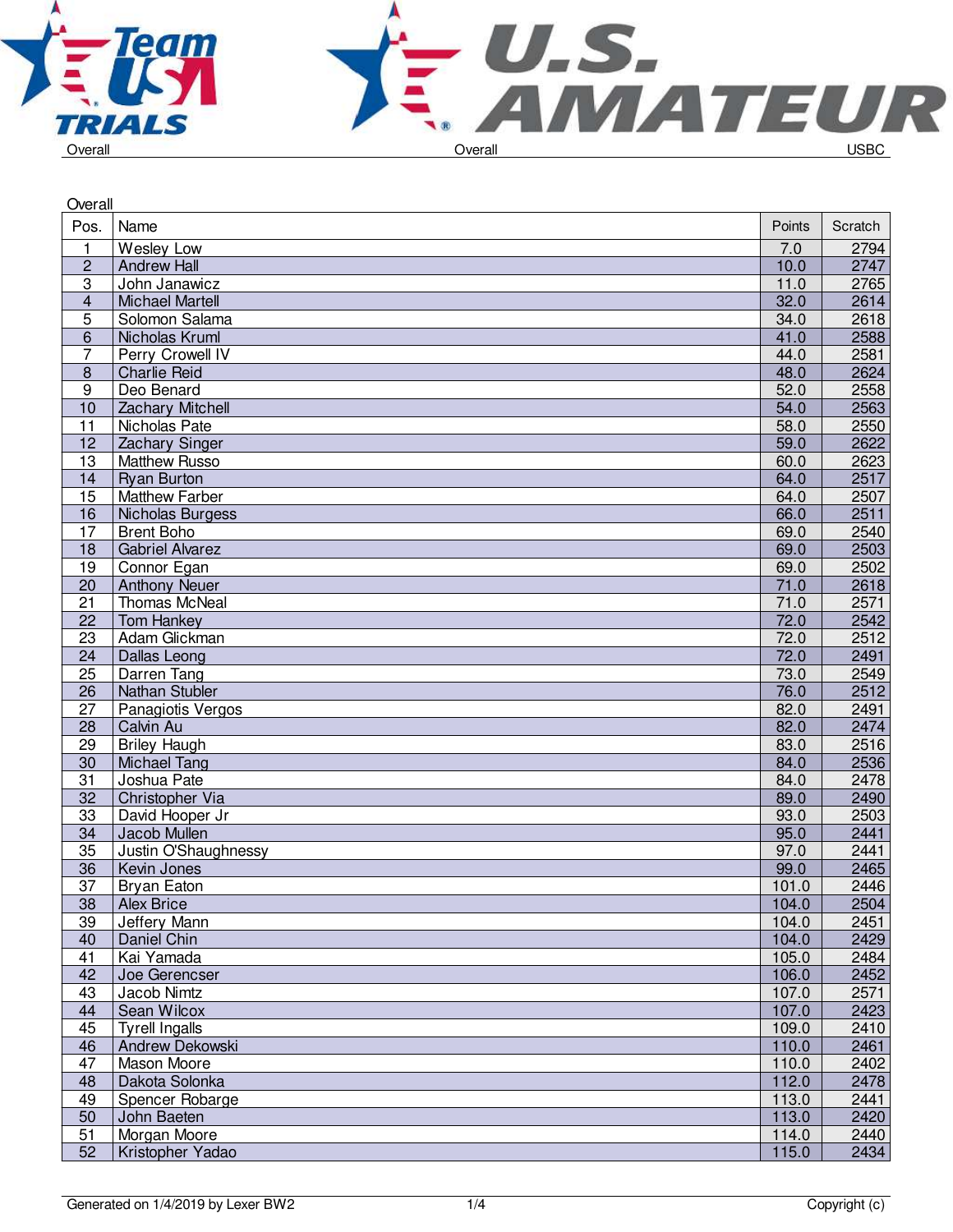



|                  | Overall (Next 1)            |        |         |
|------------------|-----------------------------|--------|---------|
| Pos.             | Name                        | Points | Scratch |
| 53               | Christopher Colella         | 116.0  | 2436    |
| 54               | Adam Zimmerman              | 116.0  | 2409    |
| 55               | James Wakefield Jr          | 119.0  | 2430    |
| 56               | Michael Harmon Jr           | 119.0  | 2394    |
| 57               | Nicholas Postag             | 122.0  | 2427    |
| 58               | Logan Williams              | 123.0  | 2481    |
| 59               | Terrance (TJ) Rock II       | 124.0  | 2439    |
| 60               | <b>Ryan Winters</b>         | 124.0  | 2388    |
| 61               | Thomas Sorce                | 127.0  | 2416    |
| 62               | <b>Cerell Cardines</b>      | 128.0  | 2404    |
| 63               | <b>Blake Earnest</b>        | 130.0  | 2388    |
| 64               | Alex Aguirre                | 130.0  | 2377    |
| 65               | Jonathan Lovett             | 136.0  | 2390    |
| 66               | Bryan Manno                 | 136.0  | 2376    |
| 67               | <b>Tyler Cortez Schenck</b> | 138.0  | 2397    |
| 68               | Alexander Sorge             | 139.0  | 2370    |
| 69               | Kyle Sherman                | 140.0  | 2402    |
| 70               | <b>Cameron Hurwitz</b>      | 140.0  | 2369    |
| 71               | Ryan Carlisi                | 143.0  | 2449    |
| 72               | <b>Travis Anderson</b>      | 146.0  | 2357    |
| 73               | Allex Zieg                  | 147.0  | 2361    |
| 74               | Alec Dudley                 | 149.0  | 2392    |
| 75               | Brandon Bonta               | 150.0  | 2365    |
| 76               | Joseph Grondin              | 152.0  | 2352    |
| 77               | Parker Johnson              | 152.0  | 2351    |
| 78               | David Northouse             | 153.0  | 2398    |
| 79               | Thomas Hess                 | 153.0  | 2367    |
| 80               | Jacob Kersten               | 157.0  | 2352    |
| 81               | Anthony Veney               | 160.0  | 2337    |
| 82               | <b>Austin Schultz</b>       | 164.0  | 2340    |
| 83               | Kennon Mcfalls              | 166.0  | 2380    |
| 84               | Francis Vitelli III         | 167.0  | 2313    |
| 85               | Jordan Bryant               | 167.0  | 2308    |
| 86               | Nick DeCesaro               | 169.0  | 2367    |
| 87               | <b>Matthew Santos</b>       | 171.0  | 2297    |
| 88               | Ryan Kendall                | 172.0  | 2327    |
| 89               | Jacob Gill                  | 175.0  | 2360    |
| 90               | Steven Faulkner             | 176.0  | 2360    |
| 91               | Alex Glinski                | 179.0  | 2315    |
| 92               | <b>Drew Sacks</b>           | 179.0  | 2313    |
| 93               | Andrew Cannuli              | 182.0  | 2350    |
| 94               | Darwin Wimer                | 182.0  | 2291    |
| 95               | Julian Michael Salinas      | 183.0  | 2352    |
| 96               | Kevin Fischer               | 185.0  | 2314    |
| 97               | Jacob Klein                 | 186.0  | 2329    |
| 98               | <b>Trent Mitchell</b>       | 186.0  | 2303    |
| 99               | <b>Brandon Dodge</b>        | 189.0  | 2322    |
| 100              | Avery Wolf                  | 190.0  | 2307    |
| 101              | Michael Duran               | 190.0  | 2298    |
| 102 <sub>1</sub> | <b>Kyle Andrews</b>         | 192.0  | 2248    |
| 103              | Bryce Takenaka              | 195.0  | 2318    |
| 104              | <b>Andrew Letscher</b>      | 195.0  | 2285    |
| 105              | Kaleb Ross                  | 195.0  | 2228    |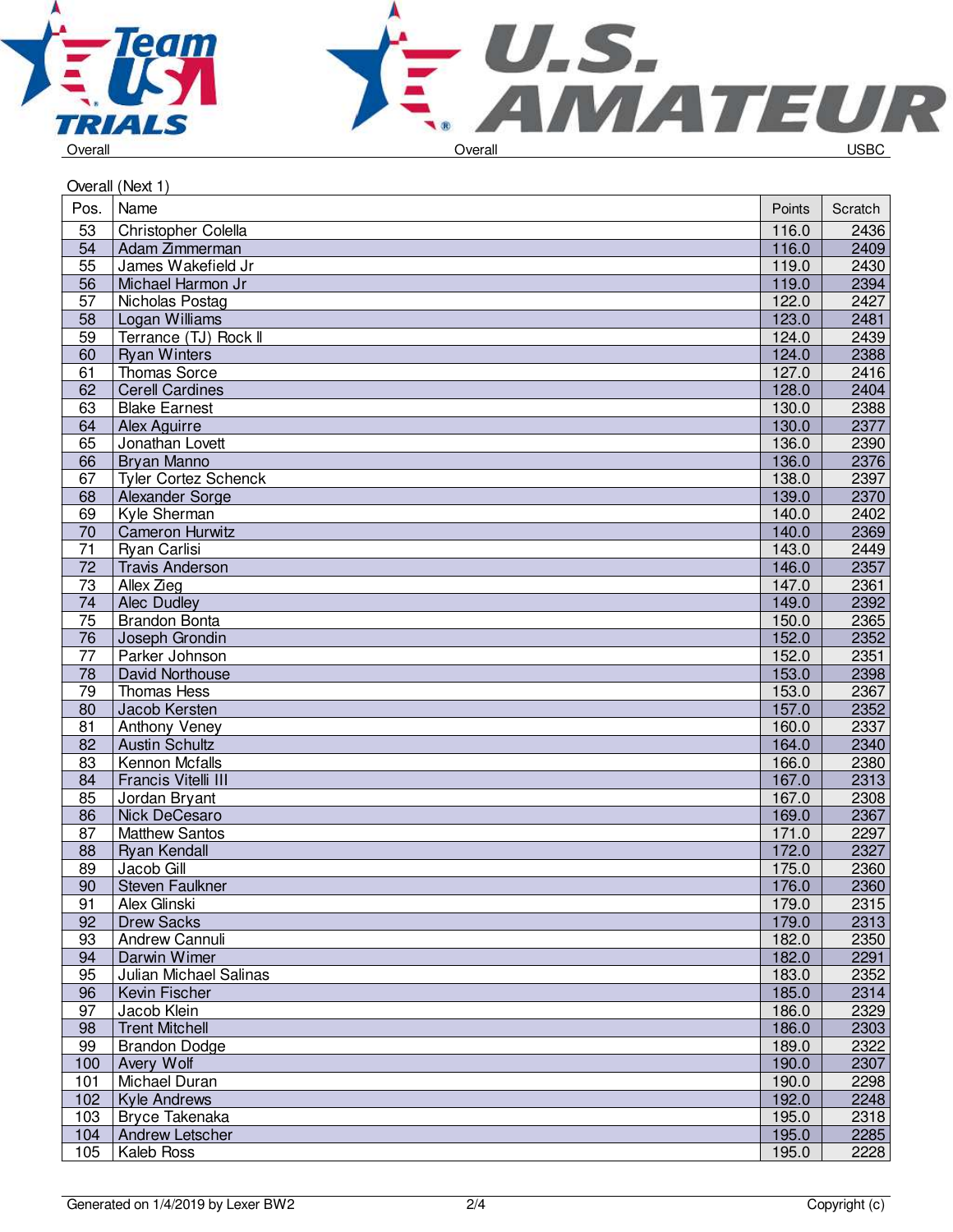



|      | Overall (Next 2)         |        |         |
|------|--------------------------|--------|---------|
| Pos. | Name                     | Points | Scratch |
| 106  | Dylan Zimmerman          | 200.0  | 2298    |
| 107  | David Haynes             | 201.0  | 2293    |
| 108  | Dean Vargo               | 201.0  | 2254    |
| 109  | <b>Timothy Gruendler</b> | 203.0  | 2284    |
| 110  | Eric Cox                 | 203.0  | 2242    |
| 111  | <b>Travis Kominek</b>    | 209.0  | 2291    |
| 112  | Kasey Uyesugi            | 210.0  | 2294    |
| 113  | Jacob Shockley           | 212.0  | 2251    |
| 114  | <b>Mick Eaton</b>        | 216.0  | 2261    |
| 115  | Hunter Machin            | 216.0  | 2259    |
| 116  | Hunter Kempton           | 217.0  | 2276    |
| 117  | <b>Patrick Phillips</b>  | 217.0  | 2261    |
| 118  | Norman Baldwin           | 218.0  | 2273    |
| 119  | Andrei Tacorda           | 218.0  | 2271    |
| 120  | Matthew Frei-Funk        | 218.0  | 2269    |
| 121  | Joshua Ross              | 220.0  | 2245    |
| 122  | Nicholas Sommer          | 228.0  | 2263    |
| 123  | Austin Aude              | 228.0  | 2252    |
| 124  | <b>Wyatt Smith</b>       | 234.0  | 2258    |
| 125  | Justin Larson            | 235.0  | 2214    |
| 126  | Anthony Schanen          | 241.0  | 2225    |
| 127  | <b>Bailey Mavrick</b>    | 243.0  | 2204    |
| 128  | Gael Egana               | 243.0  | 2146    |
| 129  | Eddie Langdon            | 244.0  | 2230    |
| 130  | <b>Brandon Brown</b>     | 244.0  | 2221    |
| 131  | Mason Yamada             | 245.0  | 2155    |
| 132  | Alec Keplinger           | 248.0  | 2234    |
| 133  | Connor Kottke            | 248.0  | 2220    |
| 134  | <b>Ryan Dudley</b>       | 248.0  | 2164    |
| 135  | <b>Brandon Wanders</b>   | 251.0  | 2223    |
| 136  | <b>Jake Brett</b>        | 251.0  | 2092    |
| 137  | Noah Akiona              | 252.0  | 2175    |
| 138  | <b>Jared Durant</b>      | 253.0  | 2221    |
| 139  | Kennison Andrews         | 253.0  | 2151    |
| 140  | <b>Bryan Osborne</b>     | 262.0  | 2128    |
| 141  | Colton Ruscetti          | 263.0  | 2180    |
| 142  | Bryan Hahlen             | 264.0  | 2199    |
| 143  | Ken Hayase-Fong          | 265.0  | 2171    |
| 144  | <b>Chase Fernandez</b>   | 265.0  | 2084    |
| 145  | <b>Hunter Sanders</b>    | 266.0  | 2204    |
| 146  | <b>Chase Benites</b>     | 270.0  | 2166    |
| 147  | Joshua Singer            | 271.0  | 2121    |
| 148  | Robert Altieri           | 275.0  | 2181    |
| 149  | Duncan Whitaker          | 275.0  | 2172    |
| 150  | Cody Johnston            | 275.0  | 2157    |
| 151  | Ronnie Fujita            | 277.0  | 2158    |
| 152  | Jordan Monnens           | 278.0  | 2177    |
| 153  | Matthew Stephens         | 279.0  | 2170    |
| 154  | Marc Gonzalez            | 283.0  | 2154    |
| 155  | Steven Lemke             | 283.0  | 2146    |
| 156  | Kaan Kurt                | 287.0  | 2103    |
| 157  | Willie Jones             | 288.0  | 2141    |
| 158  | Dawson Miller            | 296.0  | 2121    |